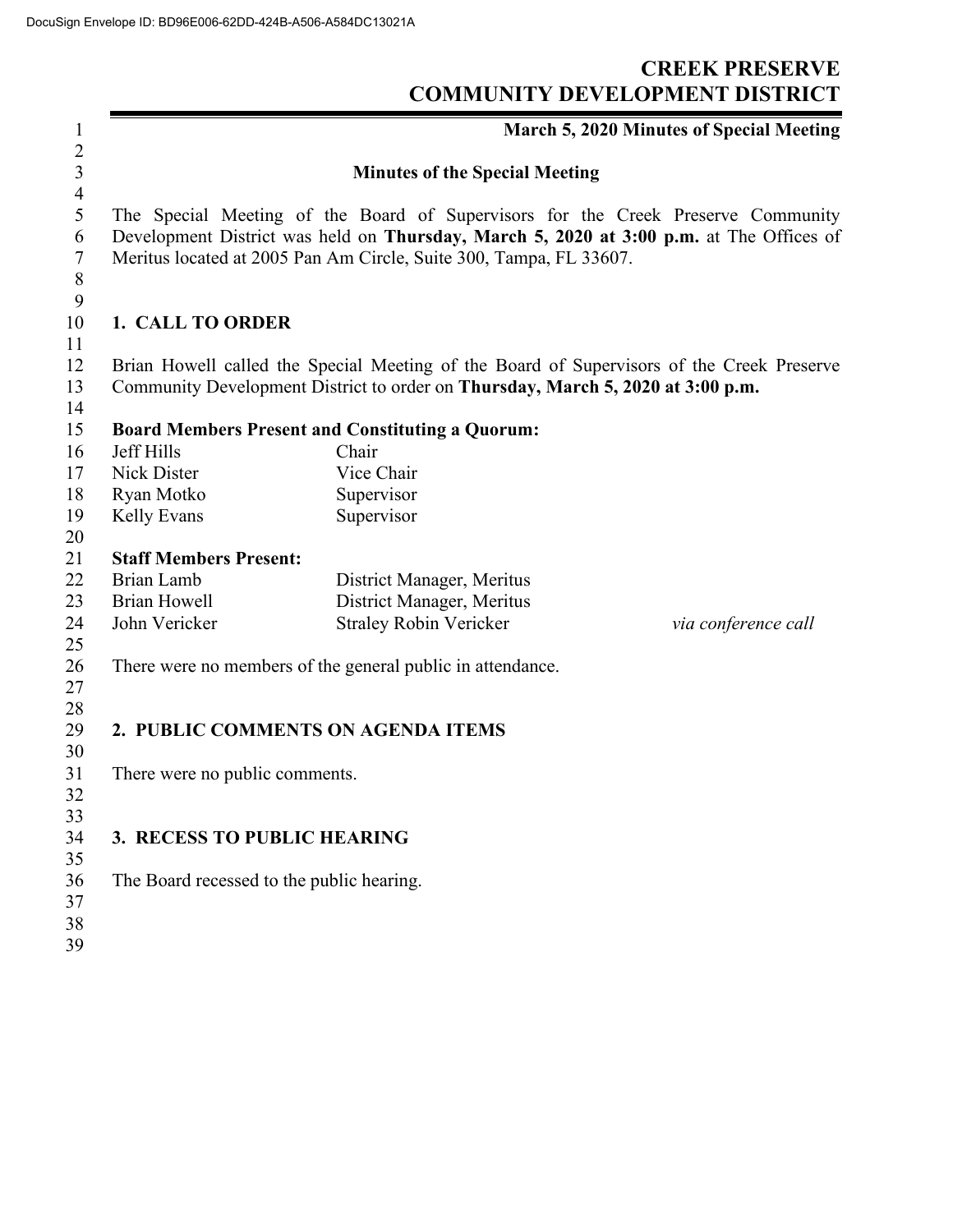## **4. PUBLIC HEARING ON LEVYING DEBT ASSESSMENTS ON EXPANSION AREA A. Open Public Hearing on Levying Debt Assessments on Expansion Area**

| 42       |                                                                                         |                     |                                                                       |  |  |  |
|----------|-----------------------------------------------------------------------------------------|---------------------|-----------------------------------------------------------------------|--|--|--|
| 43       |                                                                                         | <b>MOTION TO:</b>   | Open the public hearing.                                              |  |  |  |
| 44       |                                                                                         | <b>MADE BY:</b>     | <b>Supervisor Hills</b>                                               |  |  |  |
| 45       |                                                                                         | <b>SECONDED BY:</b> | <b>Supervisor Dister</b>                                              |  |  |  |
| 46       |                                                                                         | DISCUSSION:         | None further                                                          |  |  |  |
| 47       |                                                                                         | <b>RESULT:</b>      | Called to Vote: Motion PASSED                                         |  |  |  |
| 48       |                                                                                         |                     | 4/0 - Motion Passed Unanimously                                       |  |  |  |
| 49       |                                                                                         |                     |                                                                       |  |  |  |
| 50       | <b>B.</b> Staff Presentations                                                           |                     |                                                                       |  |  |  |
| 51       |                                                                                         |                     |                                                                       |  |  |  |
| 52       | Mr. Lamb went over the Master Assessment Methodology Report for the expansion area. Mr. |                     |                                                                       |  |  |  |
| 53<br>54 | Vericker went over the resolution with the Board.                                       |                     |                                                                       |  |  |  |
| 55       | <b>C. Public Comments</b>                                                               |                     |                                                                       |  |  |  |
| 56       |                                                                                         |                     |                                                                       |  |  |  |
| 57       | There were no members of the general public in attendance.                              |                     |                                                                       |  |  |  |
| 58       |                                                                                         |                     |                                                                       |  |  |  |
| 59<br>60 | D. Consideration of Resolution 2020-03; Levying Debt Assessments on Expansion<br>Area   |                     |                                                                       |  |  |  |
| 61       |                                                                                         |                     |                                                                       |  |  |  |
| 62       | The Board reviewed the resolution.                                                      |                     |                                                                       |  |  |  |
| 63       |                                                                                         |                     |                                                                       |  |  |  |
| 64       |                                                                                         | <b>MOTION TO:</b>   | Approve Resolution 2020-03 in substantial form.                       |  |  |  |
| 65       |                                                                                         | <b>MADE BY:</b>     | <b>Supervisor Hills</b>                                               |  |  |  |
| 66       |                                                                                         | <b>SECONDED BY:</b> | <b>Supervisor Dister</b>                                              |  |  |  |
| 67       |                                                                                         | DISCUSSION:         | None further                                                          |  |  |  |
| 68       |                                                                                         | <b>RESULT:</b>      | Called to Vote: Motion PASSED                                         |  |  |  |
| 69       |                                                                                         |                     | 4/0 - Motion Passed Unanimously                                       |  |  |  |
| 70       |                                                                                         |                     |                                                                       |  |  |  |
| 71       |                                                                                         |                     | E. Close Public Hearing on Levying Debt Assessments on Expansion Area |  |  |  |
| 72       |                                                                                         |                     |                                                                       |  |  |  |
| 73       |                                                                                         | <b>MOTION TO:</b>   | Close the public hearing.                                             |  |  |  |
| 74       |                                                                                         | <b>MADE BY:</b>     | <b>Supervisor Hills</b>                                               |  |  |  |
| 75       |                                                                                         | <b>SECONDED BY:</b> | <b>Supervisor Evans</b>                                               |  |  |  |
| 76       |                                                                                         | DISCUSSION:         | None further                                                          |  |  |  |
| 77       |                                                                                         | <b>RESULT:</b>      | Called to Vote: Motion PASSED                                         |  |  |  |
| 78       |                                                                                         |                     | 4/0 - Motion Passed Unanimously                                       |  |  |  |
| 79       |                                                                                         |                     |                                                                       |  |  |  |
| 80       |                                                                                         |                     |                                                                       |  |  |  |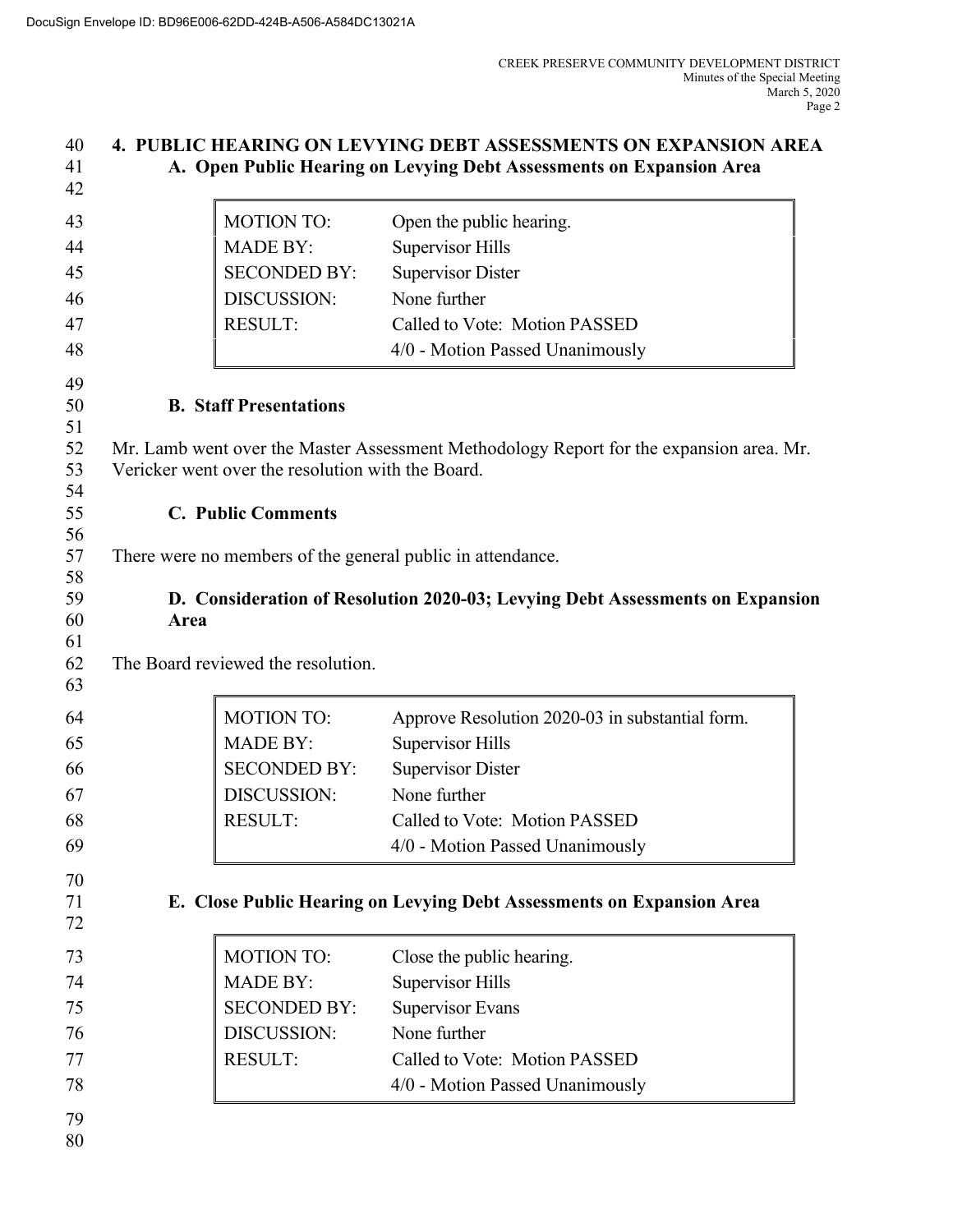| 81         |                                                                             |                                                                                             | 5. RETURN AND PROCEED TO REGULAR MEETING                                                                                                           |  |  |  |  |
|------------|-----------------------------------------------------------------------------|---------------------------------------------------------------------------------------------|----------------------------------------------------------------------------------------------------------------------------------------------------|--|--|--|--|
| 82<br>83   | Mr. Howell directed the Board to return and proceed to the regular meeting. |                                                                                             |                                                                                                                                                    |  |  |  |  |
| 84         |                                                                             |                                                                                             |                                                                                                                                                    |  |  |  |  |
| 85         |                                                                             |                                                                                             |                                                                                                                                                    |  |  |  |  |
| 86<br>87   |                                                                             | <b>6. BUSINESS ITEMS</b><br>A. Consideration of Resolution 2020-04; Re-designating Officers |                                                                                                                                                    |  |  |  |  |
| 88         |                                                                             |                                                                                             |                                                                                                                                                    |  |  |  |  |
| 89<br>90   |                                                                             |                                                                                             | Mr. Howell went over that the only change is adding Debby Nussel as an Assistant Secretary.                                                        |  |  |  |  |
| 91         |                                                                             | <b>MOTION TO:</b>                                                                           | Approve Resolution 2020-04.                                                                                                                        |  |  |  |  |
| 92         |                                                                             | <b>MADE BY:</b>                                                                             | <b>Supervisor Evans</b>                                                                                                                            |  |  |  |  |
| 93         |                                                                             | <b>SECONDED BY:</b>                                                                         | <b>Supervisor Hills</b>                                                                                                                            |  |  |  |  |
| 94         |                                                                             | DISCUSSION:                                                                                 | None further                                                                                                                                       |  |  |  |  |
| 95         |                                                                             | <b>RESULT:</b>                                                                              | Called to Vote: Motion PASSED                                                                                                                      |  |  |  |  |
| 96         |                                                                             |                                                                                             | 4/0 - Motion Passed Unanimously                                                                                                                    |  |  |  |  |
| 97         |                                                                             |                                                                                             |                                                                                                                                                    |  |  |  |  |
| 98         | <b>B.</b> General Matters of the District                                   |                                                                                             |                                                                                                                                                    |  |  |  |  |
| 99<br>100  |                                                                             |                                                                                             | There were no general matters of the District to discuss at this time.                                                                             |  |  |  |  |
| 101        |                                                                             |                                                                                             |                                                                                                                                                    |  |  |  |  |
| 102        |                                                                             |                                                                                             |                                                                                                                                                    |  |  |  |  |
| 103        | 7. CONSENT AGENDA                                                           |                                                                                             |                                                                                                                                                    |  |  |  |  |
| 104        |                                                                             |                                                                                             | A. Consideration of Minutes of the Regular Meeting January 23, 2020                                                                                |  |  |  |  |
| 105<br>106 |                                                                             |                                                                                             | <b>B. Consideration of Operations and Maintenance Expenditures January 2020</b><br>C. Review of Financial Statements Month Ending January 31, 2020 |  |  |  |  |
| 107        |                                                                             |                                                                                             |                                                                                                                                                    |  |  |  |  |
| 108<br>109 |                                                                             | The Board reviewed the Consent Agenda items.                                                |                                                                                                                                                    |  |  |  |  |
| 110        |                                                                             | <b>MOTION TO:</b>                                                                           | Approve the Consent Agenda.                                                                                                                        |  |  |  |  |
| 111        |                                                                             | <b>MADE BY:</b>                                                                             | <b>Supervisor Evans</b>                                                                                                                            |  |  |  |  |
| 112        |                                                                             | <b>SECONDED BY:</b>                                                                         | <b>Supervisor Hills</b>                                                                                                                            |  |  |  |  |
| 113        |                                                                             | DISCUSSION:                                                                                 | None further                                                                                                                                       |  |  |  |  |
| 114        |                                                                             | <b>RESULT:</b>                                                                              | Called to Vote: Motion PASSED                                                                                                                      |  |  |  |  |
| 115        |                                                                             |                                                                                             | 4/0 - Motion Passed Unanimously                                                                                                                    |  |  |  |  |
| 116        |                                                                             |                                                                                             |                                                                                                                                                    |  |  |  |  |
| 117        |                                                                             |                                                                                             |                                                                                                                                                    |  |  |  |  |
| 118        |                                                                             | <b>8. VENDOR/STAFF REPORTS</b>                                                              |                                                                                                                                                    |  |  |  |  |
| 119        |                                                                             | A. District Counsel                                                                         |                                                                                                                                                    |  |  |  |  |
| 120<br>121 |                                                                             | <b>B.</b> District Engineer                                                                 |                                                                                                                                                    |  |  |  |  |
| 122        |                                                                             |                                                                                             | There were no additional reports from Counsel or the Engineer at this time.                                                                        |  |  |  |  |
| 123        |                                                                             |                                                                                             |                                                                                                                                                    |  |  |  |  |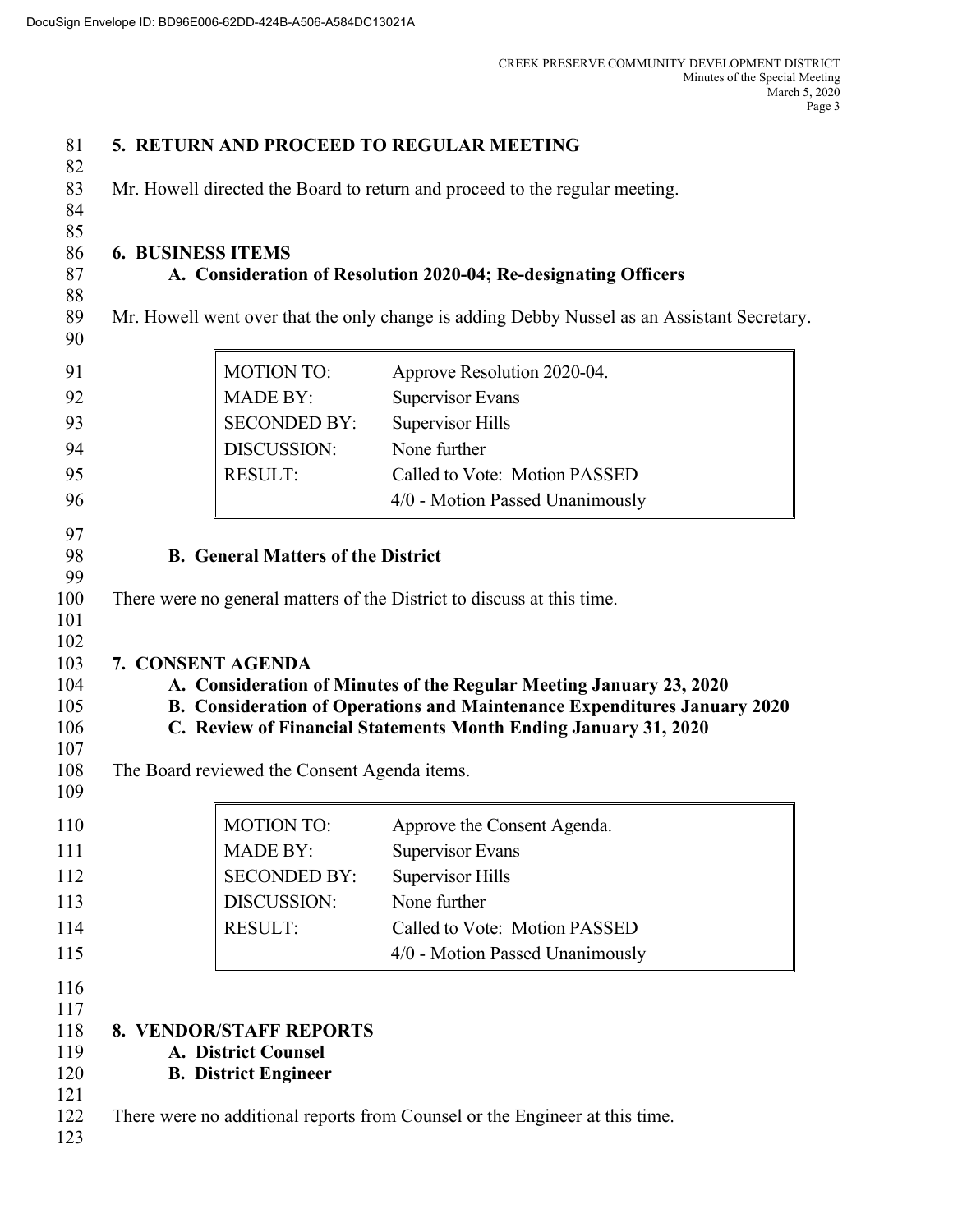## **C. District Manager**  Mr. Lamb wanted to state for the record that a copy of the Master Assessment Methodology Report for the expansion area will be placed as an exhibit to the resolution; the report in the agenda package is the correct report, not the one that was read aloud earlier in the meeting. **9. SUPERVISOR REQUESTS** There were no supervisor requests. **10. AUDIENCE QUESTIONS, COMMENTS AND DISCUSSION** There were no audience questions or comments.  **11. ADJOURNMENT** 143 MOTION TO: Adjourn. 144 MADE BY: Supervisor Hills 145 SECONDED BY: Supervisor Dister DISCUSSION: None further 147 RESULT: Called to Vote: Motion PASSED 148 and 148 and 148 and 148 and 148 and 148 and 148 and 148 and 148 and 148 and 148 and 148 and 148 and 148 and 148 and 148 and 148 and 148 and 148 and 148 and 148 and 148 and 148 and 148 and 148 and 148 and 148 and 148 an